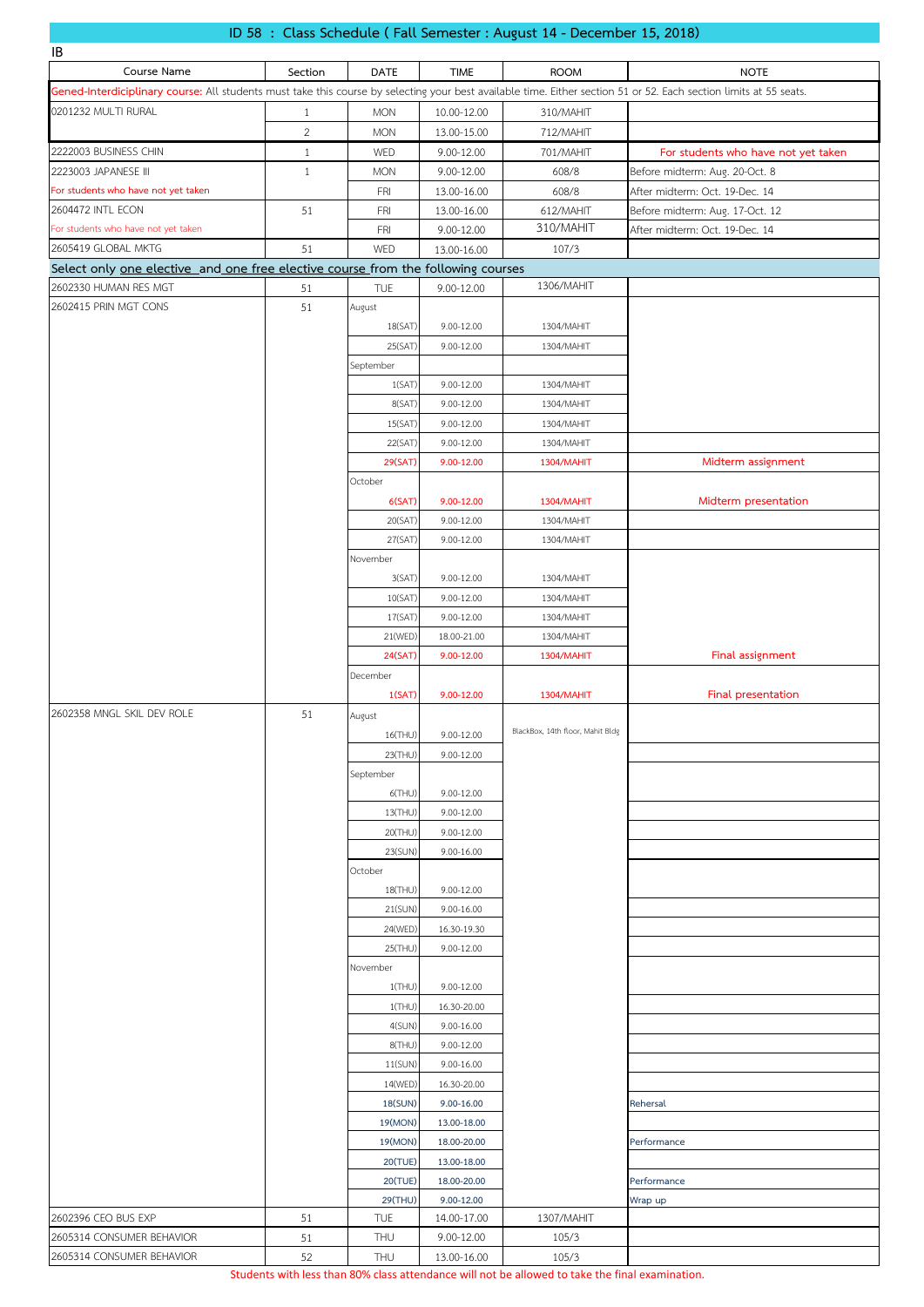| Major Elective (for students who have not yet taken) |  |     |             |            |  |  |  |
|------------------------------------------------------|--|-----|-------------|------------|--|--|--|
| 2602417 ENTREPRENEURSHIP                             |  | TUE | 9.00-12.00  | 412/MAHIT  |  |  |  |
| 2605320 CUR ISSUES MKTG                              |  | THU | 13.00-16.00 | 1304/MAHIT |  |  |  |

### **FINANCE**

| Course Name                                                                                                                                                        | Section        | <b>DATE</b>    | <b>TIME</b>                         | <b>ROOM</b> | <b>NOTE</b>                                                                                                                         |  |  |
|--------------------------------------------------------------------------------------------------------------------------------------------------------------------|----------------|----------------|-------------------------------------|-------------|-------------------------------------------------------------------------------------------------------------------------------------|--|--|
| Gened-Interdiciplinary course: All students must take this course by selecting your best available time. Either section 51 or 52. Each section limits at 55 seats. |                |                |                                     |             |                                                                                                                                     |  |  |
| 0201232 MULTI RURAL                                                                                                                                                | $\mathbf{1}$   | <b>MON</b>     | 10.00-12.00                         | 310/MAHIT   |                                                                                                                                     |  |  |
|                                                                                                                                                                    | $\overline{2}$ | <b>MON</b>     | 13.00-15.00                         | 712/MAHIT   |                                                                                                                                     |  |  |
|                                                                                                                                                                    |                |                |                                     |             | All students must take this course by selecting your best available time. Either section 51 or 52. Each section limits at 55 seats. |  |  |
| 2604421 ETH FIN PROF                                                                                                                                               | 51             | <b>TUE</b>     | 9.00-12.00                          | 1307/MAHIT  | The class will start on Octocer 16                                                                                                  |  |  |
| 2604421 ETH FIN PROF                                                                                                                                               | 52             | THU            | 9.00-12.00                          | <b>TBA</b>  | The class will start on Octocer 18                                                                                                  |  |  |
| 2604481 FIN DEV                                                                                                                                                    | 51             | WED            | 13.00-17.00                         | 205/9       | For students who are back from the Exchange Program                                                                                 |  |  |
| 2604463 ANA FIN REPORTS                                                                                                                                            | 51             | August         |                                     |             |                                                                                                                                     |  |  |
|                                                                                                                                                                    |                | 23(THU)        | 16.30-19.30                         | 1305/MAHIT  |                                                                                                                                     |  |  |
|                                                                                                                                                                    |                | 24(FRI)        | 16.30-19.30                         | 1305/MAHIT  |                                                                                                                                     |  |  |
|                                                                                                                                                                    |                | 30(THU)        | 16.30-19.30                         | 1305/MAHIT  |                                                                                                                                     |  |  |
|                                                                                                                                                                    |                | September      |                                     |             |                                                                                                                                     |  |  |
|                                                                                                                                                                    |                | $6$ (THU)      | 16.30-19.30                         | 1305/MAHIT  |                                                                                                                                     |  |  |
|                                                                                                                                                                    |                | 20(THU)        | 16.30-19.30                         | 1305/MAHIT  |                                                                                                                                     |  |  |
|                                                                                                                                                                    |                | 21(FRI)        | 16.30-19.30                         | 1305/MAHIT  |                                                                                                                                     |  |  |
|                                                                                                                                                                    |                | 27(THU)        | 16.30-19.30                         | 1305/MAHIT  |                                                                                                                                     |  |  |
|                                                                                                                                                                    |                | 28(FRI)        | 16.30-19.30                         | 1305/MAHIT  |                                                                                                                                     |  |  |
|                                                                                                                                                                    |                | October        |                                     |             |                                                                                                                                     |  |  |
|                                                                                                                                                                    |                | 11(THU)        | 17.30-20.30                         | <b>TBA</b>  | Midterm exam                                                                                                                        |  |  |
|                                                                                                                                                                    |                | 19(FRI)        | 16.30-19.30                         | 1305/MAHIT  |                                                                                                                                     |  |  |
|                                                                                                                                                                    |                | 25(THU)        | 16.30-19.30                         | 1305/MAHIT  |                                                                                                                                     |  |  |
|                                                                                                                                                                    |                | 26(FRI)        | 16.30-19.30                         | 1305/MAHIT  |                                                                                                                                     |  |  |
|                                                                                                                                                                    |                | November       |                                     |             |                                                                                                                                     |  |  |
|                                                                                                                                                                    |                | 8(THU)         | 16.30-19.30                         | 1305/MAHIT  |                                                                                                                                     |  |  |
|                                                                                                                                                                    |                | 15(THU)        | 16.30-19.30                         | 1305/MAHIT  |                                                                                                                                     |  |  |
|                                                                                                                                                                    |                | 16(FRI)        | 16.30-19.30                         | 1305/MAHIT  |                                                                                                                                     |  |  |
|                                                                                                                                                                    |                | December       |                                     |             |                                                                                                                                     |  |  |
|                                                                                                                                                                    |                | <b>13(THU)</b> | 17.30-20.30                         | <b>TBA</b>  | Midterm exam                                                                                                                        |  |  |
|                                                                                                                                                                    |                |                | For students who have not yet taken |             |                                                                                                                                     |  |  |
| 2604334 PRIN EQ ANA                                                                                                                                                | 51             | August         |                                     |             |                                                                                                                                     |  |  |
|                                                                                                                                                                    |                | 17(FRI)        | $9.00 - 12.00$                      | 306/3       |                                                                                                                                     |  |  |
|                                                                                                                                                                    |                | 22(WED)        | 16.30-19.30                         | <b>TBA</b>  |                                                                                                                                     |  |  |
|                                                                                                                                                                    |                | 24(FRI)        | $9.00 - 12.00$                      | 306/3       |                                                                                                                                     |  |  |
|                                                                                                                                                                    |                | 29(WED)        | 16.30-19.30                         | <b>TBA</b>  |                                                                                                                                     |  |  |
|                                                                                                                                                                    |                | 31(FRI)        | 9.00-12.00                          | 306/3       |                                                                                                                                     |  |  |
|                                                                                                                                                                    |                | September      |                                     |             |                                                                                                                                     |  |  |
|                                                                                                                                                                    |                | 5(WED)         | 16.30-19.30                         | <b>TBA</b>  |                                                                                                                                     |  |  |
|                                                                                                                                                                    |                | 7(FRI)         | 9.00-12.00                          | 306/3       |                                                                                                                                     |  |  |
|                                                                                                                                                                    |                | October        |                                     |             |                                                                                                                                     |  |  |
|                                                                                                                                                                    |                | 12(FRI)        | 9.00-12.00                          | <b>TBA</b>  | Midterm Exam                                                                                                                        |  |  |
|                                                                                                                                                                    |                | 19(FRI)        | 9.00-12.00                          | 306/3       |                                                                                                                                     |  |  |
|                                                                                                                                                                    |                | 26(FRI)        | 9.00-12.00                          | 306/3       |                                                                                                                                     |  |  |
|                                                                                                                                                                    |                | November       |                                     |             |                                                                                                                                     |  |  |
|                                                                                                                                                                    |                | 2(FRI)         | 9.00-12.00                          | 306/3       |                                                                                                                                     |  |  |
|                                                                                                                                                                    |                | 9(FRI)         | 9.00-12.00                          | 306/3       |                                                                                                                                     |  |  |
|                                                                                                                                                                    |                | 16(FRI)        | 9.00-12.00                          | 306/3       |                                                                                                                                     |  |  |
|                                                                                                                                                                    |                | 23(FRI)        | 9.00-12.00                          | 306/3       |                                                                                                                                     |  |  |
|                                                                                                                                                                    |                | 30(FRI)        | 9.00-12.00                          | 306/3       |                                                                                                                                     |  |  |
|                                                                                                                                                                    |                | December       |                                     |             |                                                                                                                                     |  |  |
|                                                                                                                                                                    |                | 14(FRI)        | 9.00-12.00                          | <b>TBA</b>  | <b>Final Exam</b>                                                                                                                   |  |  |
| 2604492 COMP APPLN FIN                                                                                                                                             | 51             | WED            | 13.00-16.00                         | 509-510/8   | For students who have not yet taken                                                                                                 |  |  |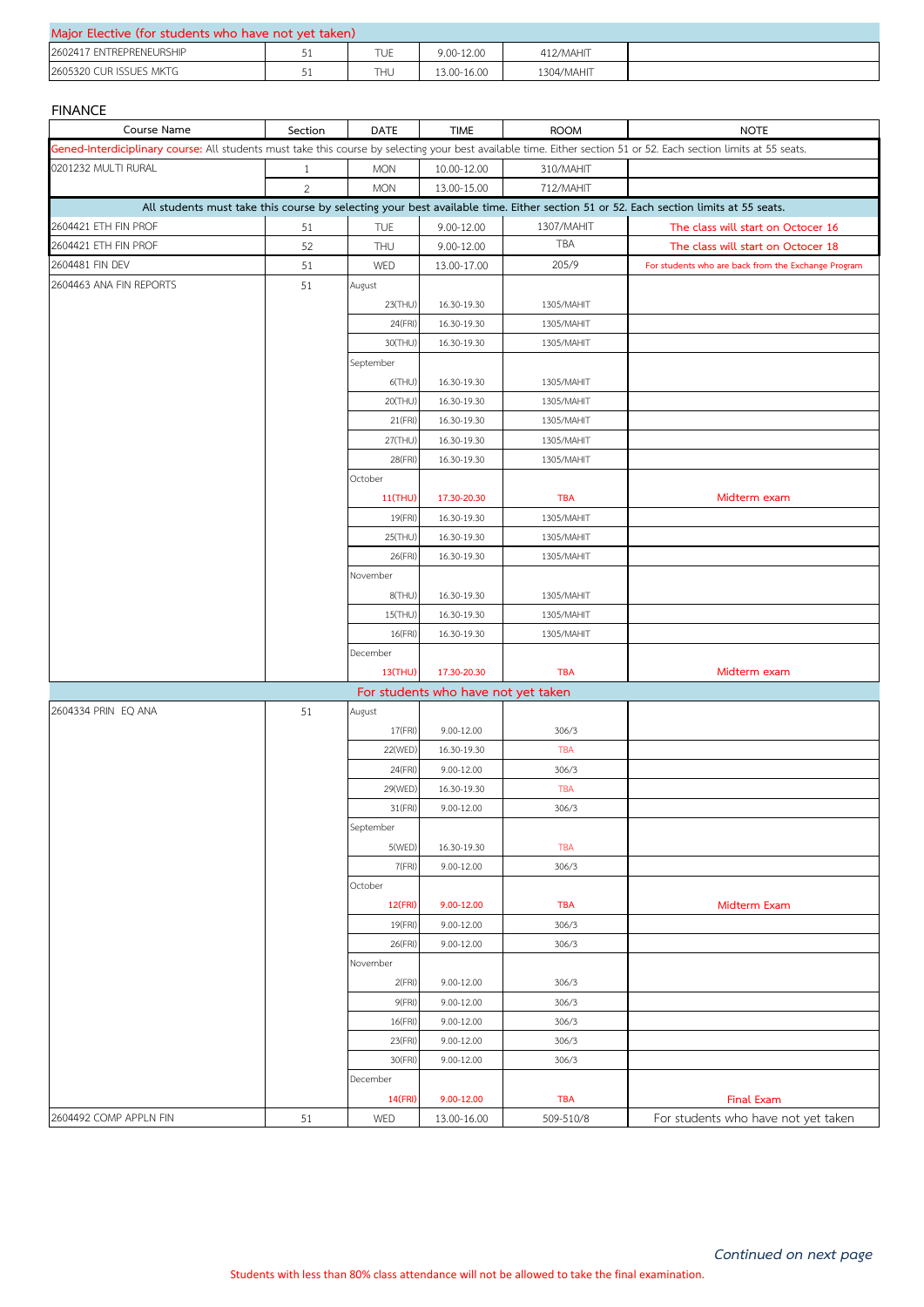## **FINANCE**

| Course Name                                                | Section | <b>DATE</b>        | <b>TIME</b>    | <b>ROOM</b>                      | <b>NOTE</b>          |
|------------------------------------------------------------|---------|--------------------|----------------|----------------------------------|----------------------|
| Select only one elective course from the following courses |         |                    |                |                                  |                      |
| 2602358 MNGL SKIL DEV ROLE                                 | 51      | August             |                |                                  |                      |
|                                                            |         | 16(THU)            | 9.00-12.00     | BlackBox, 14th floor, Mahit Bldg |                      |
|                                                            |         | 23(THU)            | 9.00-12.00     |                                  |                      |
|                                                            |         | September          |                |                                  |                      |
|                                                            |         | $6$ (THU)          | 9.00-12.00     |                                  |                      |
|                                                            |         | 13(THU)            | 9.00-12.00     |                                  |                      |
|                                                            |         | 20(THU)            | 9.00-12.00     |                                  |                      |
|                                                            |         | 23(SUN)            | $9.00 - 16.00$ |                                  |                      |
|                                                            |         | October            |                |                                  |                      |
|                                                            |         | 18(THU)            | 9.00-12.00     |                                  |                      |
|                                                            |         | 21(SUN)            | 9.00-16.00     |                                  |                      |
|                                                            |         | 24(WED)            | 16.30-19.30    |                                  |                      |
|                                                            |         | 25(THU)            | 9.00-12.00     |                                  |                      |
|                                                            |         | November           |                |                                  |                      |
|                                                            |         | $1$ (THU)          | 9.00-12.00     |                                  |                      |
|                                                            |         | 1(THU)             | 16.30-20.00    |                                  |                      |
|                                                            |         | 4(SUN)             | $9.00 - 16.00$ |                                  |                      |
|                                                            |         | 8(THU)             | 9.00-12.00     |                                  |                      |
|                                                            |         | 11(SUN)            | 9.00-16.00     |                                  |                      |
|                                                            |         | 14(WED)            | 16.30-20.00    |                                  |                      |
|                                                            |         | 18(SUN)            | $9.00 - 16.00$ |                                  | Rehersal             |
|                                                            |         | 19(MON)            | 13.00-18.00    |                                  |                      |
|                                                            |         | 19(MON)            | 18.00-20.00    |                                  | Performance          |
|                                                            |         | 20(TUE)            | 13.00-18.00    |                                  |                      |
|                                                            |         | 20(TUE)            | 18.00-20.00    |                                  | Performance          |
|                                                            |         | 29(THU)            | $9.00 - 12.00$ |                                  | Wrap up              |
| 2602396 CEO BUS EXP                                        | 51      | <b>TUE</b>         | 14.00-17.00    | 1307/MAHIT                       |                      |
| 2602415 PRIN MGT CONS                                      | 51      | August             |                |                                  |                      |
|                                                            |         | 18(SAT)            | 9.00-12.00     | 1304/MAHIT                       |                      |
|                                                            |         | 25(SAT)            | 9.00-12.00     | 1304/MAHIT                       |                      |
|                                                            |         | September          |                |                                  |                      |
|                                                            |         | 1(SAT)             | 9.00-12.00     | 1304/MAHIT                       |                      |
|                                                            |         | 8(SAT)             | 9.00-12.00     | 1304/MAHIT                       |                      |
|                                                            |         | 15(SAT)            | $9.00 - 12.00$ | 1304/MAHIT                       |                      |
|                                                            |         | 22(SAT)            | 9.00-12.00     | 1304/MAHIT                       |                      |
|                                                            |         | 29(SAT)<br>October | 9.00-12.00     | <b>1304/MAHIT</b>                | Midterm assignment   |
|                                                            |         | 6(SAT)             | 9.00-12.00     | 1304/MAHIT                       | Midterm presentation |
|                                                            |         | 20(SAT)            | 9.00-12.00     | 1304/MAHIT                       |                      |
|                                                            |         | 27(SAT)            | 9.00-12.00     | 1304/MAHIT                       |                      |
|                                                            |         | November           |                |                                  |                      |
|                                                            |         | 3(SAT)             | 9.00-12.00     | 1304/MAHIT                       |                      |
|                                                            |         | 10(SAT)            | 9.00-12.00     | 1304/MAHIT                       |                      |
|                                                            |         | 17(SAT)            | $9.00 - 12.00$ | 1304/MAHIT                       |                      |
|                                                            |         | 21(WED)            | 18.00-21.00    | 1304/MAHIT                       |                      |
|                                                            |         | 24(SAT)            | 9.00-12.00     | 1304/MAHIT                       | Final assignment     |
|                                                            |         | December           |                |                                  |                      |
|                                                            |         | 1(SAT)             | 9.00-12.00     | 1304/MAHIT                       | Final presentation   |
| 2602417 ENTREPRENEURSHIP                                   | 51      | TUE                | 9.00-12.00     | 412/MAHIT                        |                      |
|                                                            |         |                    |                |                                  |                      |

*Continued on next page*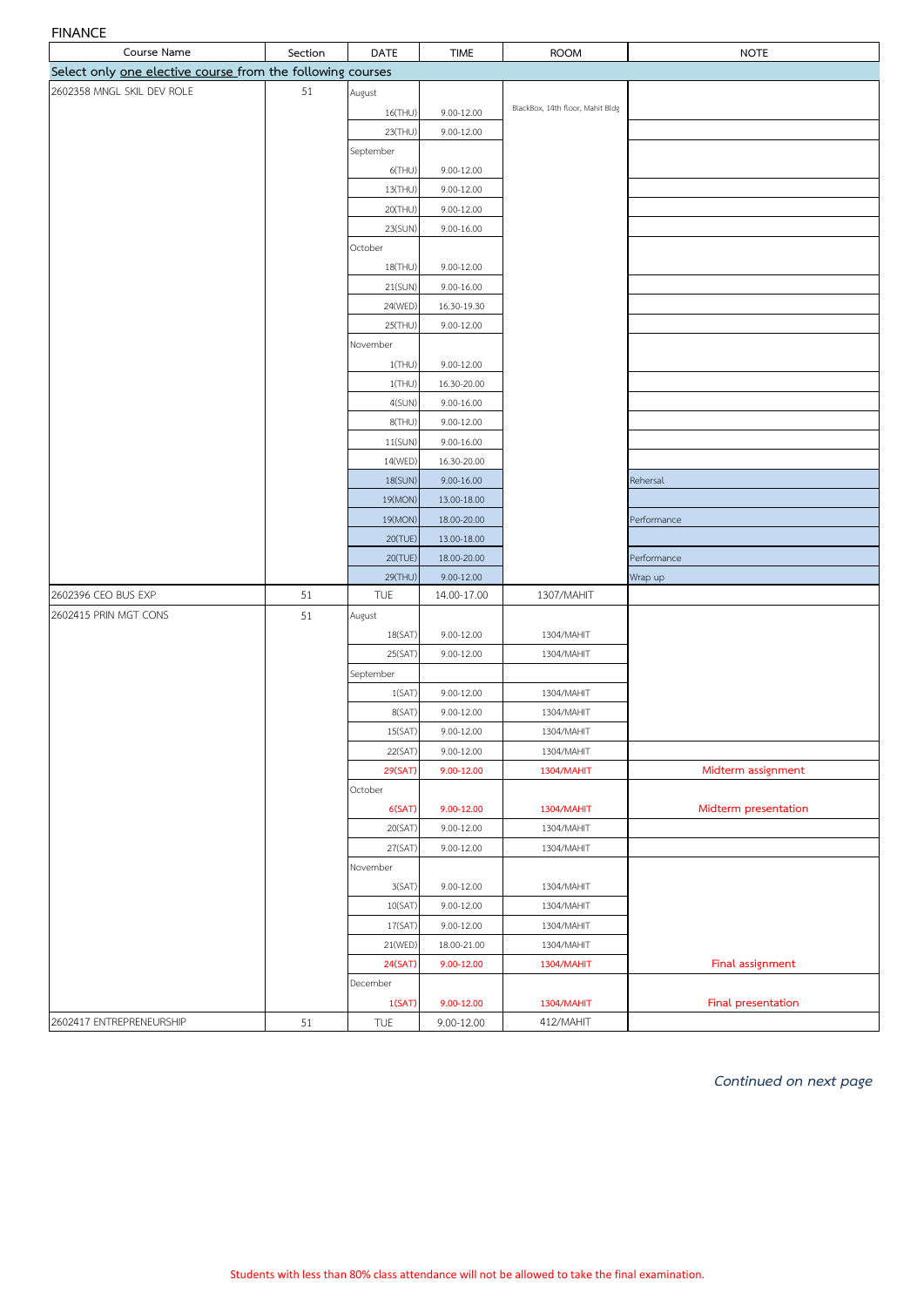#### **FINANCE**

| Course Name                                                                                             | Section              | <b>DATE</b> | <b>TIME</b> | <b>ROOM</b>                                        | <b>NOTE</b>                                                         |  |
|---------------------------------------------------------------------------------------------------------|----------------------|-------------|-------------|----------------------------------------------------|---------------------------------------------------------------------|--|
| Select only one elective course from the following courses                                              |                      |             |             |                                                    |                                                                     |  |
| 2604496 INVESTMENT BANKING                                                                              | August               |             |             |                                                    | Module 1: Investment banking industry, regulations and institutions |  |
| Prerequisite: 2604467 ADV BUS FIN                                                                       | 15(WED)              | 9.00-12.00  | 1307/MAHIT  |                                                    |                                                                     |  |
| For students who have not yet taken 2604467. The<br>University allows you to register this course as an | 20(MON)              | 9.00-12.00  | 1307/MAHIT  |                                                    |                                                                     |  |
| extra course and you will get S/U grade.                                                                | 22(WED)              | 9.00-12.00  | 1307/MAHIT  |                                                    |                                                                     |  |
|                                                                                                         | September<br>17(MON) | 9.00-12.00  | 1307/MAHIT  |                                                    |                                                                     |  |
|                                                                                                         |                      |             |             | Module 2: Advisory businesses                      |                                                                     |  |
|                                                                                                         | 19(WED)              | 9.00-12.00  | 1307/MAHIT  |                                                    |                                                                     |  |
|                                                                                                         | 24(MON)              | 9.00-12.00  | 1307/MAHIT  |                                                    |                                                                     |  |
|                                                                                                         | 26(WED)              | 9.00-12.00  | 1307/MAHIT  |                                                    |                                                                     |  |
|                                                                                                         | October              |             |             |                                                    |                                                                     |  |
|                                                                                                         | 1(MON)               | 9.00-12.00  | 1307/MAHIT  |                                                    |                                                                     |  |
|                                                                                                         | 3(WED)               | 9.00-12.00  | 1307/MAHIT  |                                                    |                                                                     |  |
|                                                                                                         | 8(MON)               | 9.00-11.00  | <b>TBA</b>  |                                                    | Midterm examination                                                 |  |
|                                                                                                         |                      |             |             | Module 3: Financing and capital markets businesses |                                                                     |  |
|                                                                                                         | 17(WED)              | 9.00-12.00  | 1307/MAHIT  |                                                    |                                                                     |  |
|                                                                                                         | 18(THU)              | 16.30-19.30 | 1307/MAHIT  |                                                    |                                                                     |  |
|                                                                                                         | November             |             |             | Module 4: Sales and trading businesses             |                                                                     |  |
|                                                                                                         | 14(WED)              | 9.00-12.00  | 1307/MAHIT  |                                                    |                                                                     |  |
|                                                                                                         | 19(MON)              | 9.00-12.00  | 1307/MAHIT  |                                                    |                                                                     |  |
|                                                                                                         | 21(WED)              | 9.00-12.00  | 1307/MAHIT  | Module 5: Other investment banking businesses      |                                                                     |  |
|                                                                                                         | December             |             |             |                                                    |                                                                     |  |
|                                                                                                         | <b>13(THU)</b>       | 8.00-12.00  | 1307/MAHIT  |                                                    | Final presentation                                                  |  |
| 2605314 CONSUMER BEHAVIOR                                                                               | 52                   | THU         | 13.00-16.00 | 105/3                                              |                                                                     |  |
| Major Elective (for students who are back for the exchange program)                                     |                      |             |             |                                                    |                                                                     |  |
| 2604314 BANK MGT                                                                                        | 51                   | August      |             |                                                    |                                                                     |  |
|                                                                                                         |                      | 17(FRI)     | 13.00-16.00 | 1304/MAHIT                                         |                                                                     |  |
|                                                                                                         |                      | 24(FRI)     | 13.00-16.00 | 1304/MAHIT                                         |                                                                     |  |
|                                                                                                         |                      | 27(MON)     | 16.30-19.30 | 1304/MAHIT                                         |                                                                     |  |
|                                                                                                         |                      | September   |             |                                                    |                                                                     |  |
|                                                                                                         |                      | 7(FRI)      | 13.00-16.00 | 1304/MAHIT                                         |                                                                     |  |
|                                                                                                         |                      | 14(FRI)     | 13.00-16.00 | 1304/MAHIT                                         |                                                                     |  |
|                                                                                                         |                      | 17(MON)     | 16.30-19.30 | 1304/MAHIT                                         |                                                                     |  |
|                                                                                                         |                      | 24(MON)     | 16.30-19.30 | 1304/MAHIT                                         |                                                                     |  |
|                                                                                                         |                      | 28(FRI)     | 13.00-16.00 | 1304/MAHIT                                         |                                                                     |  |
|                                                                                                         |                      | October     |             |                                                    |                                                                     |  |
|                                                                                                         |                      | 12(FRI)     | 13.00-16.00 | <b>TBA</b>                                         | Midterm exam                                                        |  |
|                                                                                                         |                      | 19(FRI)     | 13.00-16.00 | 1304/MAHIT                                         |                                                                     |  |
|                                                                                                         |                      | 22(MON)     | 16.30-19.30 | 1304/MAHIT                                         |                                                                     |  |
|                                                                                                         |                      | November    |             |                                                    |                                                                     |  |
|                                                                                                         |                      | 2(FRI)      | 13.00-16.00 | 1304/MAHIT                                         |                                                                     |  |
|                                                                                                         |                      | 9(FRI)      | 13.00-16.00 | 1304/MAHIT                                         |                                                                     |  |
|                                                                                                         |                      | 16(FRI)     | 13.00-16.00 | 1304/MAHIT                                         |                                                                     |  |
|                                                                                                         |                      | 23(FRI)     | 13.00-16.00 | 1304/MAHIT                                         |                                                                     |  |
|                                                                                                         |                      | 30(FRI)     | 13.00-16.00 | 1304/MAHIT                                         |                                                                     |  |
|                                                                                                         |                      | December    |             |                                                    |                                                                     |  |
|                                                                                                         |                      | 7(FRI)      | 14.00-17.00 | <b>TBA</b>                                         | Final exam                                                          |  |
| 2604472 INTL ECON                                                                                       | 51                   | <b>FRI</b>  | 13.00-16.00 | 612/MAHIT                                          | Before midterm: Aug. 17-Oct. 12                                     |  |
|                                                                                                         |                      | <b>FRI</b>  | 9.00-12.00  | 310/MAHIT                                          | After midterm: Oct. 19-Dec. 14                                      |  |
|                                                                                                         |                      |             |             |                                                    |                                                                     |  |

*Continued on next page*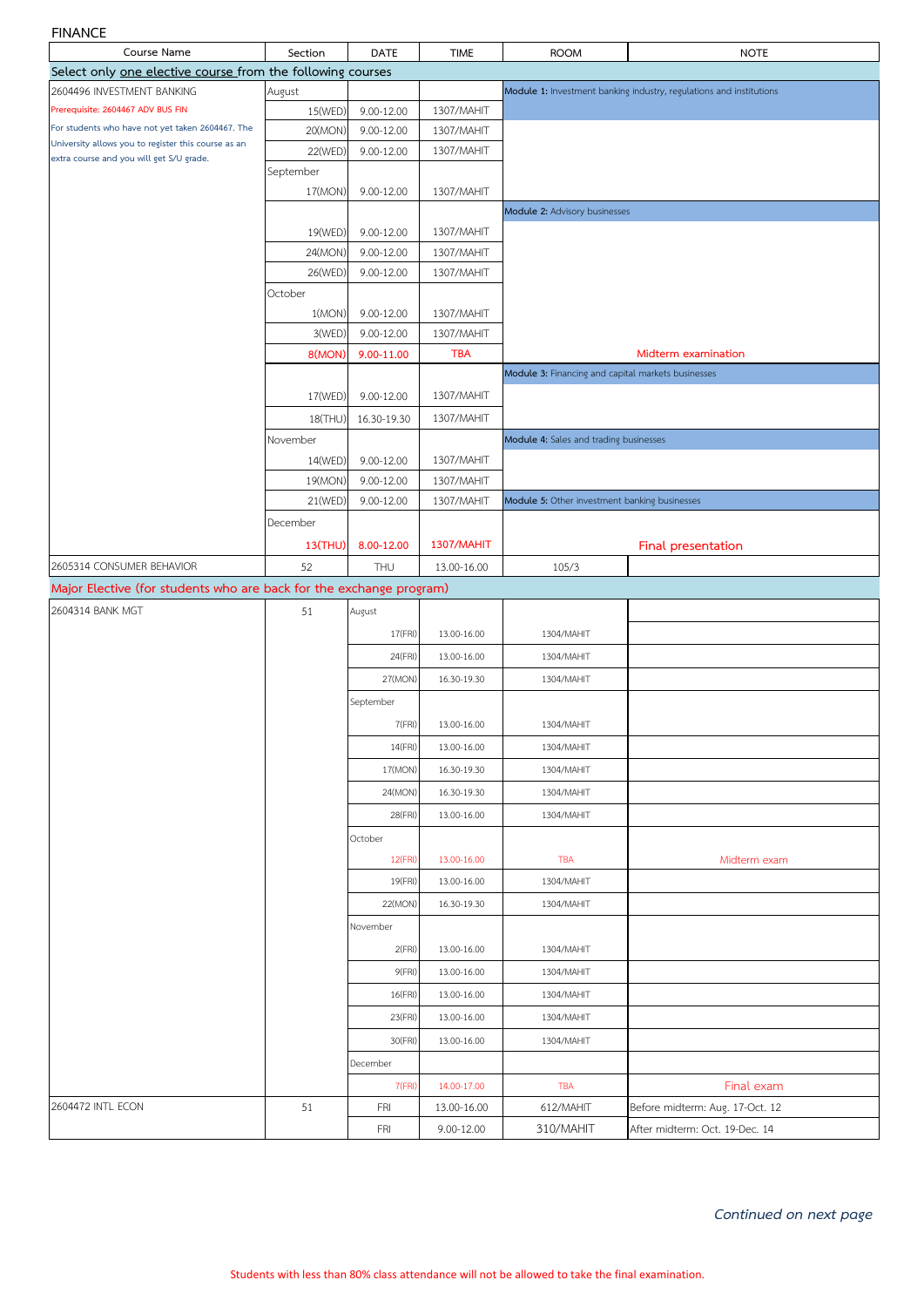## **ACCTG**

| Course Name                                                                      | Section        | DATE                | <b>TIME</b>    | <b>ROOM</b>                      | <b>NOTE</b>                         |  |  |  |
|----------------------------------------------------------------------------------|----------------|---------------------|----------------|----------------------------------|-------------------------------------|--|--|--|
| 2601227 TAXATION                                                                 | 51             | FRI                 | 9.00-12.00     | 1305/MAHIT                       | For students who have not yet taken |  |  |  |
| 2601423 ADV ACCTG II                                                             | 51             | WED                 | 9.00-12.00     | 1305/MAHIT                       |                                     |  |  |  |
| 2601429 FIN REPORT ANA                                                           | 51             | THU                 | 13.00-16.00    | 1305/MAHIT                       |                                     |  |  |  |
| Select only one Gened-Humanities course from the following courses               |                |                     |                |                                  |                                     |  |  |  |
| 2542003 DSGN THNK INNV                                                           | $\overline{2}$ | WED                 | 13.00-16.00    | 710/MAHIT                        |                                     |  |  |  |
| 2541152 C/C PROB SOLV                                                            | $\overline{2}$ | THU                 | 9.00-12.00     | 1305/MAHIT                       |                                     |  |  |  |
| Select only one elective and one free elective course from the following courses |                |                     |                |                                  |                                     |  |  |  |
| 2602330 HUMAN RES MGT                                                            | 51             | TUE                 | $9.00 - 12.00$ | 1306/MAHIT                       |                                     |  |  |  |
| 2602358 MNGL SKIL DEV ROLE                                                       | 51             | August              |                |                                  |                                     |  |  |  |
|                                                                                  |                | 16(THU)             | 9.00-12.00     | BlackBox, 14th floor, Mahit Bldg |                                     |  |  |  |
|                                                                                  |                | 23(THU)             | 9.00-12.00     |                                  |                                     |  |  |  |
|                                                                                  |                | September           |                |                                  |                                     |  |  |  |
|                                                                                  |                | $6$ (THU)           | $9.00 - 12.00$ |                                  |                                     |  |  |  |
|                                                                                  |                | 13(THU)             | 9.00-12.00     |                                  |                                     |  |  |  |
|                                                                                  |                | 20(THU)             | 9.00-12.00     |                                  |                                     |  |  |  |
|                                                                                  |                | 23(SUN)             | $9.00 - 16.00$ |                                  |                                     |  |  |  |
|                                                                                  |                | October             |                |                                  |                                     |  |  |  |
|                                                                                  |                | 18(THU)             | 9.00-12.00     |                                  |                                     |  |  |  |
|                                                                                  |                | 21(SUN)             | $9.00 - 16.00$ |                                  |                                     |  |  |  |
|                                                                                  |                | 24(WED)             | 16.30-19.30    |                                  |                                     |  |  |  |
|                                                                                  |                | 25(THU)             | $9.00 - 12.00$ |                                  |                                     |  |  |  |
|                                                                                  |                | November            |                |                                  |                                     |  |  |  |
|                                                                                  |                | $1$ (THU)           | 9.00-12.00     |                                  |                                     |  |  |  |
|                                                                                  |                | $1$ (THU)           | 16.30-20.00    |                                  |                                     |  |  |  |
|                                                                                  |                | 4(SUN)              | 9.00-16.00     |                                  |                                     |  |  |  |
|                                                                                  |                | 8(THU)              | 9.00-12.00     |                                  |                                     |  |  |  |
|                                                                                  |                | 11(SUN)             | $9.00 - 16.00$ |                                  |                                     |  |  |  |
|                                                                                  |                | 14(WED)             | 16.30-20.00    |                                  |                                     |  |  |  |
|                                                                                  |                | 18(SUN)             | $9.00 - 16.00$ |                                  | Rehersal                            |  |  |  |
|                                                                                  |                | 19(MON)             | 13.00-18.00    |                                  |                                     |  |  |  |
|                                                                                  |                | 19(MON)             | 18.00-20.00    |                                  | Performance                         |  |  |  |
|                                                                                  |                | 20(TUE)             | 13.00-18.00    |                                  |                                     |  |  |  |
|                                                                                  |                | 20(TUE)             | 18.00-20.00    |                                  | Performance                         |  |  |  |
|                                                                                  |                | 29(THU)             | 9.00-12.00     |                                  | Wrap up                             |  |  |  |
| 2602396 CEO BUS EXP                                                              | 51             | <b>TUE</b>          | 14.00-17.00    | 1307/MAHIT                       |                                     |  |  |  |
| 2602415 PRIN MGT CONS                                                            | 51             | August              |                |                                  |                                     |  |  |  |
|                                                                                  |                | 18(SAT)             | 9.00-12.00     | 1304/MAHIT                       |                                     |  |  |  |
|                                                                                  |                | 25(SAT)             | 9.00-12.00     | 1304/MAHIT                       |                                     |  |  |  |
|                                                                                  |                | September<br>1(SAT) | 9.00-12.00     | 1304/MAHIT                       |                                     |  |  |  |
|                                                                                  |                | 8(SAT)              | 9.00-12.00     | 1304/MAHIT                       |                                     |  |  |  |
|                                                                                  |                | 15(SAT)             | 9.00-12.00     | 1304/MAHIT                       |                                     |  |  |  |
|                                                                                  |                | 22(SAT)             | 9.00-12.00     | 1304/MAHIT                       |                                     |  |  |  |
|                                                                                  |                | 29(SAT)             | 9.00-12.00     | 1304/MAHIT                       | Midterm assignment                  |  |  |  |
|                                                                                  |                | October             |                |                                  |                                     |  |  |  |
|                                                                                  |                | 6(SAT)              | 9.00-12.00     | <b>1304/MAHIT</b>                | Midterm presentation                |  |  |  |
|                                                                                  |                | 20(SAT)             | 9.00-12.00     | 1304/MAHIT                       |                                     |  |  |  |
|                                                                                  |                | 27(SAT)             | 9.00-12.00     | 1304/MAHIT                       |                                     |  |  |  |
|                                                                                  |                | November            |                |                                  |                                     |  |  |  |
|                                                                                  |                | 3(SAT)              | 9.00-12.00     | 1304/MAHIT                       |                                     |  |  |  |
|                                                                                  |                | 10(SAT)             | 9.00-12.00     | 1304/MAHIT                       |                                     |  |  |  |
|                                                                                  |                | 17(SAT)             | 9.00-12.00     | 1304/MAHIT                       |                                     |  |  |  |
|                                                                                  |                | 21(WED)             | 18.00-21.00    | 1304/MAHIT                       |                                     |  |  |  |
|                                                                                  |                | 24(SAT)             | 9.00-12.00     | <b>1304/MAHIT</b>                | Final assignment                    |  |  |  |
|                                                                                  |                | December            |                |                                  |                                     |  |  |  |
|                                                                                  |                | 1(SAT)              | 9.00-12.00     | <b>1304/MAHIT</b>                | Final presentation                  |  |  |  |

*Continued on next page*